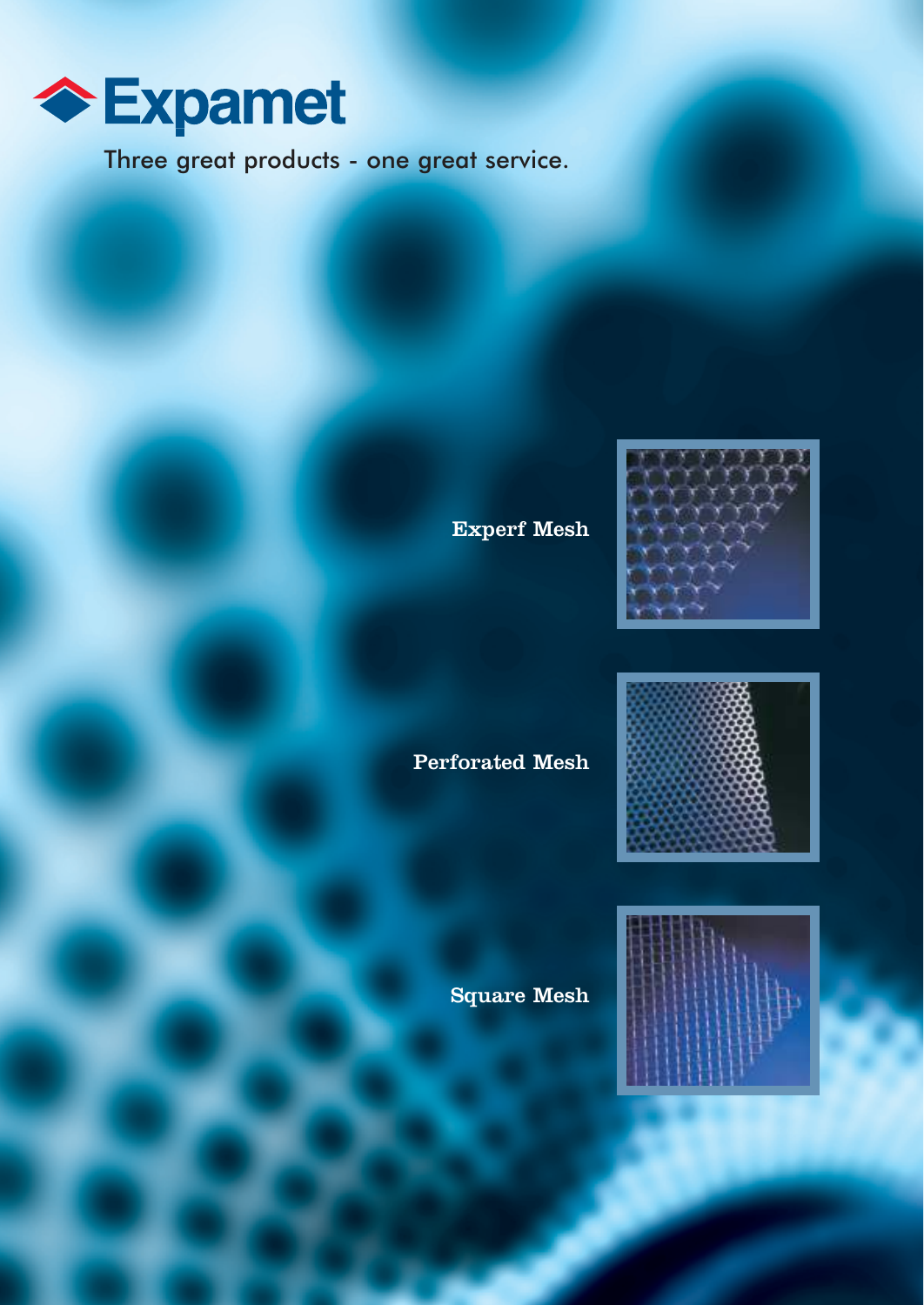Expamet, the market leader in expanded metal now also stock Perforated Mesh to complement its extensive expanded metal products range.

## Experf Mesh

| Ref No. | <b>Material</b>        | <b>Hole Diameter</b> | <b>Thickness</b>  | <b>Open Area</b> | <b>Sheet Size</b> |      |
|---------|------------------------|----------------------|-------------------|------------------|-------------------|------|
| 1302F   | Galvanised             | 3mm                  | 0.6 <sub>mm</sub> | 47%              | 1250 X 1250mm     | 3mm  |
| N6664F  | Galvanised             | 5mm                  | 0.7 <sub>mm</sub> | 49%              | 1250 X 2500mm     |      |
| N7486F  | <b>Stainless Steel</b> | 5mm                  | o.7mm             | 60%              | 1250 X 2500mm     |      |
| N7482F  | Aluminium              | 5mm                  | 1.2 <sub>mm</sub> | 53%              | 1250 X 2500mm     |      |
| N7483F  | Galvanised             | 5mm                  | 1.2 <sub>mm</sub> | 54%              | 1250 X 2500mm     |      |
| N7484F  | Galvanised             | 5mm                  | 1.0mm             | 54%              | 1250 X 2500mm     |      |
| N7485F  | Galvanised             | 5mm                  | 1.6 <sub>mm</sub> | 54%              | 1250 X 2500mm     | 5mm  |
| N6912F  | Galvanised             | 5mm                  | o.7mm             | 36%              | 1250 X 2500mm     | 5mm  |
|         |                        |                      |                   |                  |                   |      |
| N6659F  | Galvanised             | 6mm                  | o.7mm             | 54%              | 1250 X 2500mm     |      |
| N7698F  | Aluminium              | 6mm                  | 1.0mm             | 63%              | 1000 X 2000mm     |      |
|         |                        |                      |                   |                  |                   | 6mm  |
| N7699F  | Galvanised             | 12 <sub>m</sub> m    | $1.5$ mm          | 70%              | 1250 X 2500mm     |      |
| N7700F  | <b>Steel</b>           | 12 <sub>mm</sub>     | 1.5 <sub>mm</sub> | 70%              | 1250 X 2500mm     |      |
| N7701F  | Aluminium              | 12 <sub>mm</sub>     | 1.0mm             | 70%              | 1000 X 2000mm     |      |
|         |                        |                      |                   |                  |                   | 12mm |

## **The Expamet Experf and Square Mesh ranges are the ideal alternatives to Perforated metal.**

Expamet Experf and Square Mesh are expanded metal products. Because these products are expanded rather than punched means that raw material usage is reduced by up to 50% thus giving a significant cost reduction. We carry extensive stocks of all products shown in this brochure and offer a next day delivery service.

- Important points to remember:
- **Extensive stocks**
- **Next day deliveries**
- **Experf offers significant savings over Perforated metal**
- **Specialised meshes produced to individual requirements**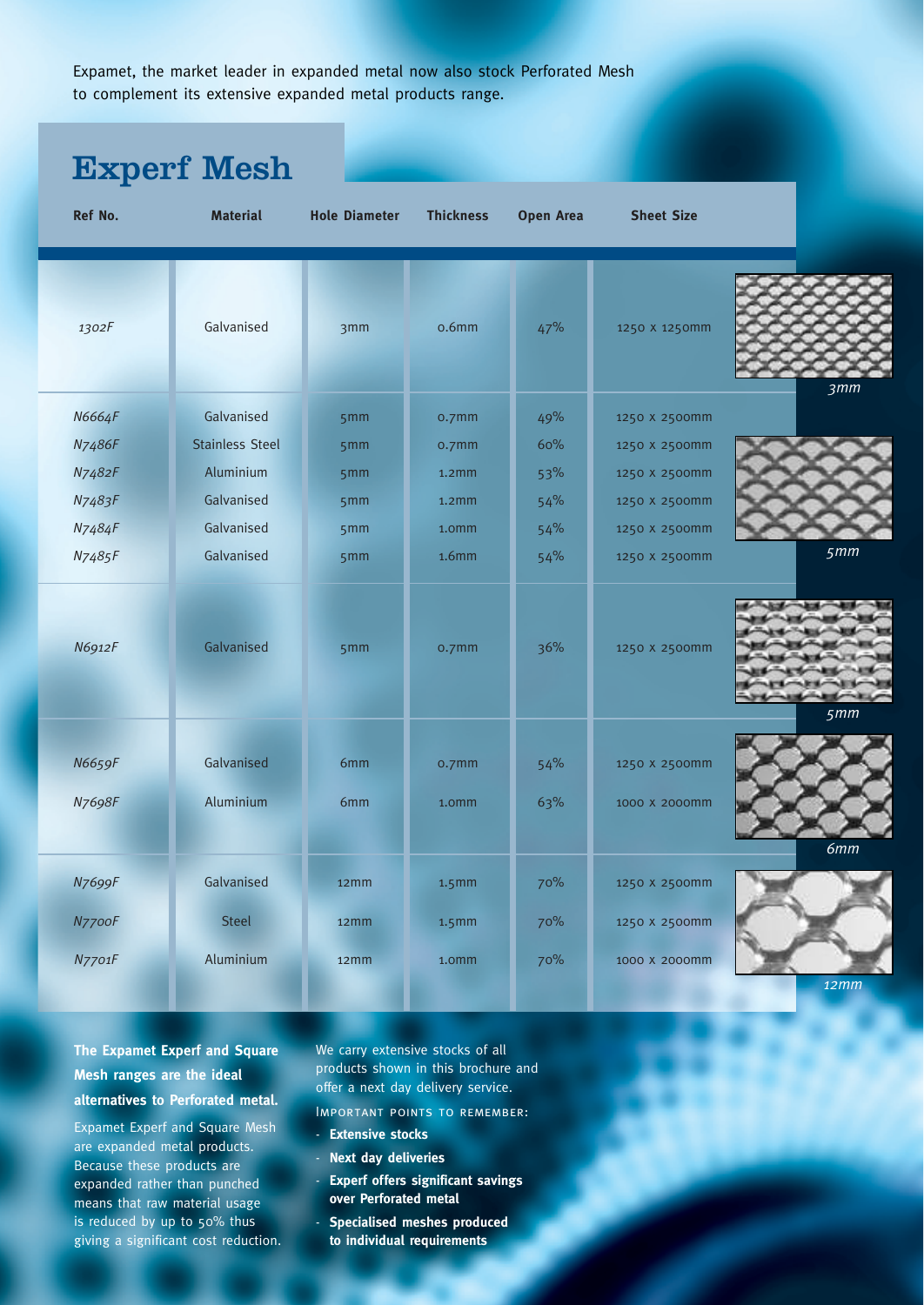|      |             | <b>Perforated Mesh</b> |                      |                  |                  |                   |
|------|-------------|------------------------|----------------------|------------------|------------------|-------------------|
|      | Ref No.     | <b>Material</b>        | <b>Hole Diameter</b> | <b>Thickness</b> | <b>Open Area</b> | <b>Sheet Size</b> |
| 3mm  | $R_3$ $T_5$ | Galvanised             | 3mm                  | o.7mm            | 32%              | 1250 X 2500mm     |
| 5mm  | R5 T7.5     | Galvanised             | 5mm                  | 1.0mm            | 40%              | 1000 X 2000mm     |
| 8mm  | R8 T11      | <b>Steel</b>           | 8mm                  | $1.5$ mm         | 48%              | 1250 X 2500mm     |
| 10mm | R10 T12.7   | Steel                  | 10mm                 | 1.0mm            | 40%              | 1000 X 2000mm     |

## Square Mesh

|             | Ref No. | <b>Material</b> | <b>Hole Size</b> | <b>Thickness</b> | <b>Open Area</b> | <b>Sheet Size</b> |
|-------------|---------|-----------------|------------------|------------------|------------------|-------------------|
| 10mm        | N7702F  | Galvanised      | 10 <sub>mm</sub> | 1.0 <sub>m</sub> | 75%              | 1000 X 2000mm     |
| <b>16mm</b> | 1601F   | Galvanised      | 16mm             | 1.0mm            | 85%              | 1250 X 1250mm     |